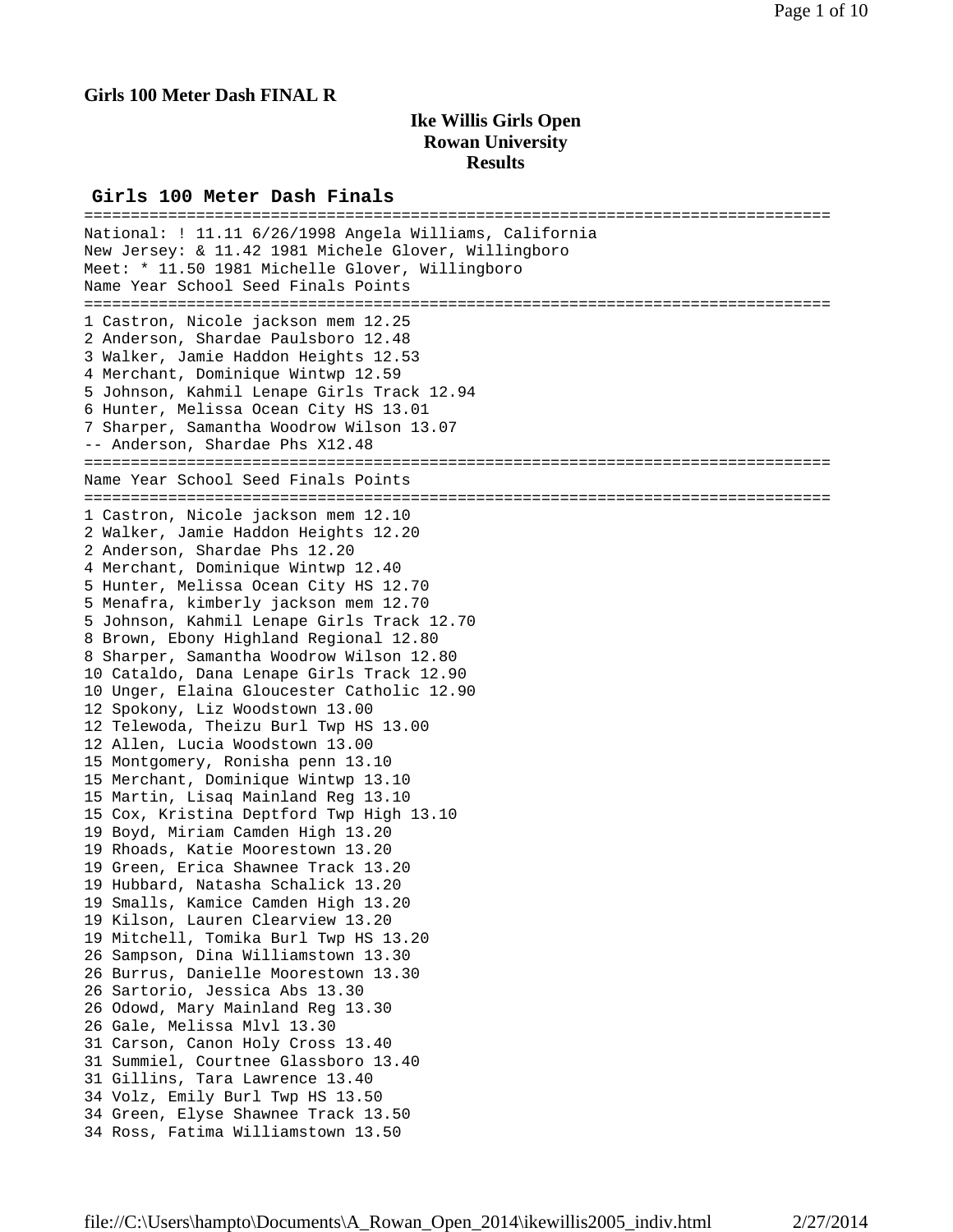34 Ringold, Morgan Moorestown 13.50 34 Pisciotta, Corinne Chs 13.50 34 Rossi, Victoria Che 13.50 40 Bennett, Cara Deptford Twp High 13.60 40 Adams, Erica Ocean City HS 13.60 40 Lowe, Caitlin Chs 13.60 43 Greene, Kelsey Ocean City HS 13.70 43 Austin, Jasmine Tchs 13.70 43 King, Ashley Holy Cross 13.70 43 Utley, Nicole Ewing High School 13.70 47 Muneer, Amirah Ewing High School 13.80 47 Barr, Chandra Delsea Girls Track 13.80 47 Daids, Jazmin Williamstown 13.80 47 Graham, A'Nisaa Abs 13.80 47 Money, Stephanie Delsea Girls Track 13.80 **....Girls 100 Meter Dash FINAL R** 47 williams, paige Highland Regional 13.80 47 Stephenson, Melissa 4421 13.80 47 Welsey, Kaitlin Shawnee Track 13.80 55 Roberts, Ashley 4421 13.90 55 Ambrogi, Lindsay Paul VI 13.90 57 Kilpatrick, Eileen Paul VI 14.00 57 McKenna, Danielle Chs 14.00 59 Rothmiller, Nia Deptford Twp High 14.10 59 Norris, Shakera Abs 14.10 61 Cooper, Janorra Sterling 14.20 61 Hart, Amber 4421 14.20 63 Destin, Linda Collingswood 14.30 63 Schlager, Kelsey Lenape Girls Track 14.30 63 Bryant, Simone Hamilton High West 14.30 63 Cherenfant, Delisia penn 14.30 67 Dear, Alison Clearview 14.40 67 Cherry, Christina Holy Cross 14.40 67 Bicknell, Kim Gloucester Catholic 14.40 67 Cunningham, Nyjerah Lindenwold 14.40 71 Spaulding, Monica Williamstown 14.50 71 Horn, Amanda Seneca Spring Track 14.50 73 Douglas, Phoebe Salem High School 14.60 73 Segers, Angie Mlvl 14.60 73 Watkins, Jaleesa Mlvl 14.60 76 Gansert, Jenna Clearview 14.90 77 Schaffner, Erin Hdtwp 15.20 78 Bailey, Melissa Sterling 15.40 79 Jones, Brittany Sterling 15.50 80 Venella, Casey Hdtwp 15.70 81 Capner, Robin Hdtwp 16.00

# **Girls 200 Meter Dash a**

================================================================================ Name Year School Seed Finals Points ================================================================================ 1 Castron, Nicole jackson mem 24.70 2 McMullen, Nicole Lawrence 25.60 3 Alston, Shatteri Woodrow Wilson 25.70 4 Calabro, Brittany jackson mem 25.80 5 Cataldo, Dana Lenape Girls Track 25.90 6 Walker, Jamie Haddon Heights 26.10 7 Klemic, Kristin Mainland Reg 26.30 8 Amin, Krutika Vikings 26.70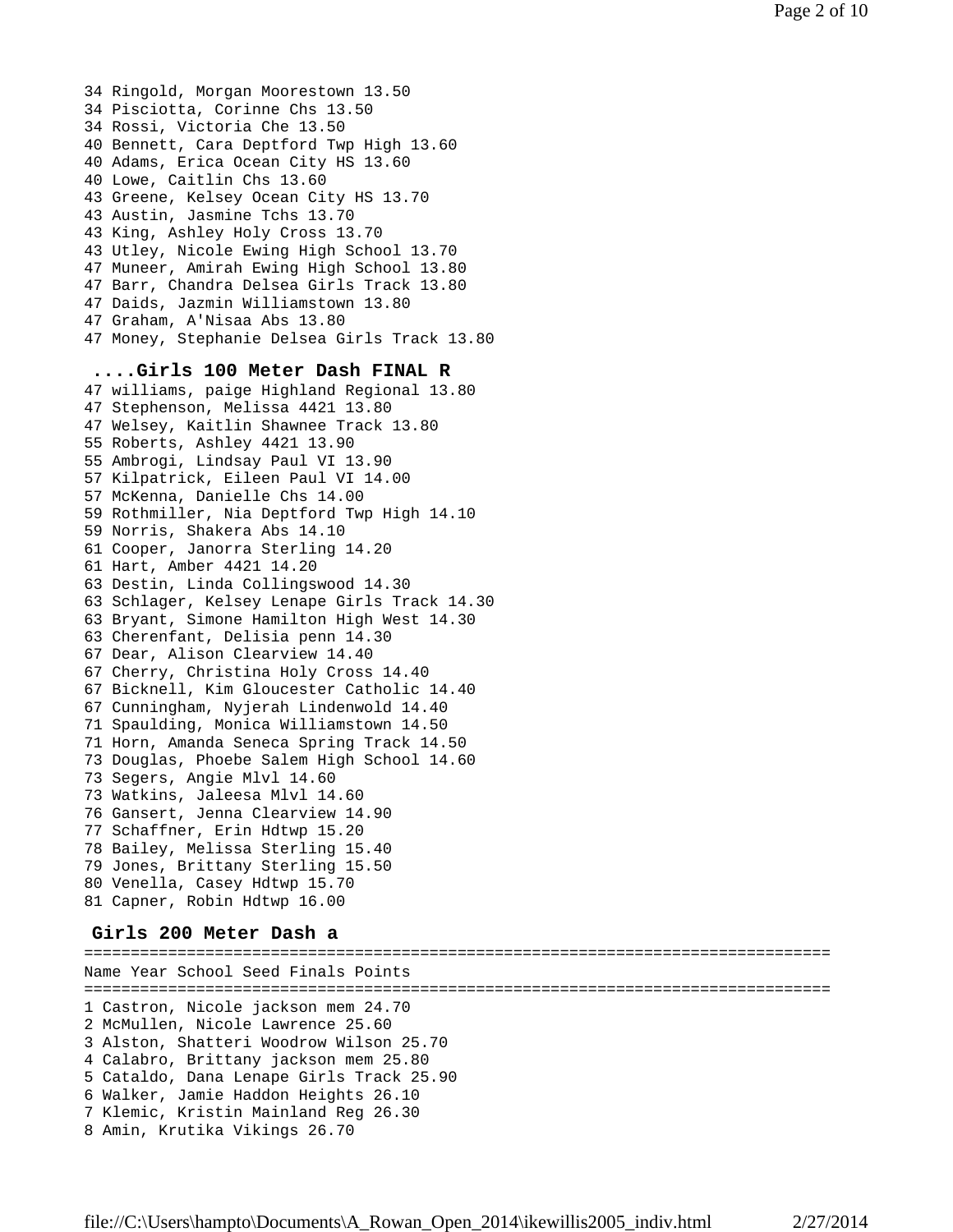8 Ghanavati, Kayla Ocean City HS 26.70 10 Rhoads, Katie Moorestown 26.80 11 Livecchi, Megan Bishop Eustace 26.90 11 Gregory, Brittney RV 26.90 11 Summiel, Courtnee Glassboro 26.90 14 Clyde, Kelly Chs 27.10 15 Martin, Lisaq Mainland Reg 27.20 16 Sims, Paige Lawrence 27.40 16 Schaffer, Samantha Williamstown 27.40 18 Rogers, Hannah Bishop Eustace 27.50 19 Burrus, Danielle Moorestown 27.60

## **....Girls 200 Meter Dash a**

19 Gerald, Monique Burl Twp HS 27.60 21 Allen, Lucia Woodstown 27.80 21 Ringold, Morgan Moorestown 27.80 23 Martin, Dionna Burl Twp HS 27.90 24 Groh, Kendahl Shawnee Track 28.00 24 Petrutz, Cristina Sterling 28.00 26 williams, paige Highland Regional 28.10 26 Hart, Amber 4421 28.10 26 Crowley, Megan Chs 28.10 29 Williams, Tya Woodrow Wilson 28.20 29 Jones, Brittany Sterling 28.20 29 Austin, Jasmine Tchs 28.20 32 Rubba, Allison Chs 28.30 33 Kilpatrick, Eileen Paul VI 28.50 33 Adams, Crystal Haddon Heights 28.50 35 Money, Stephanie Delsea Girls Track 28.70 36 Iliadis, Christin jackson mem 28.80 37 Bryant, Simone Hamilton High West 28.90 37 Taylor, Katlyn Paul VI 28.90 37 Ross, Fatima Williamstown 28.90 40 Donato, Erika Hamilton High West 29.00 40 Scott, Sakinah Williamstown 29.00 42 Johnson, Joanna Sterling 29.10 42 Telewoda, Theizu Burl Twp HS 29.10 42 Bradley, Tawn RV 29.10 42 Winter, Laurel Shawnee Track 29.10 46 Stanford, Takia Woodstown 29.20 46 Coursey, Shaina Crhs 29.20 48 Beamer, Shawna Delsea Girls Track 29.30 49 Schlager, Kelsey Lenape Girls Track 29.50 50 Ambrogi, Lindsay Paul VI 29.60 51 Norris, Shakera Abs 29.80 51 Chamberlain, Kayla Gloucester Catholic 29.80 51 Jordan, Shonterra Tchs 29.80 54 Stephenson, Melissa 4421 29.90 55 Ochman, Erika Holy Cross 30.00 55 Grasso, Lindsay Clearview 30.00 57 Dear, Alison Clearview 30.50 58 Yadavilli, Sunita Abs 30.70 58 Strittmatter, Rachel 4421 30.70 58 Ford, Morgan Hdtwp 30.70 61 Belsh, Lauren Holy Cross 30.80 62 Gansert, Jenna Clearview 31.10 63 Hennlley, Christina Delsea Girls Track 31.20 64 Cuile, Caroline Lenape Girls Track 31.70 64 Zawala, Ashley Hdtwp 31.70 66 Dougherty, Shannon Che 32.80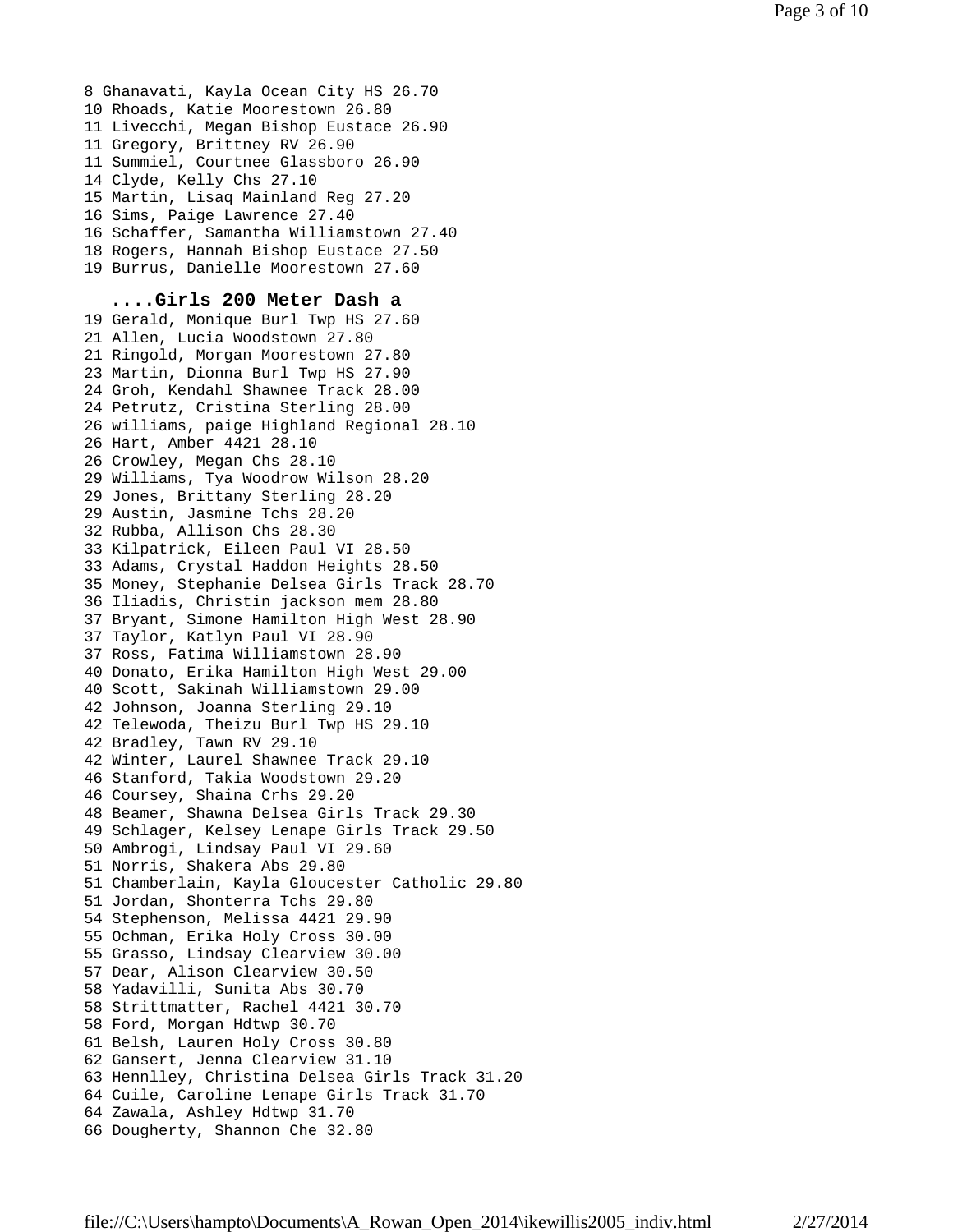67 Baumann, Marissa Hdtwp 33.80

## **Girls 1 Mile Run**

================================================================================ Name Year School Seed Finals Points ================================================================================ 1 Van Horn, Katie Triton Track&CC 5:05.80

## **....Girls 1 Mile Run**

2 Shute, Andrea Clearview 5:06.40 3 Rogers, Brianna Moorestown 5:17.70 4 Brogan, Colleen Hmhs 5:21.30 5 Marshall, Erin Lenape Girls Track 5:26.00 6 Campbell, Andrea Mainland Reg 5:27.90 7 scully, melissa Highland Regional 5:30.40 8 Copeland, Shannon Holy Cross 5:30.80 9 Griffith, Erika Lenape Girls Track 5:33.72 10 Briggs, Nichole Haddon Heights 5:33.92 11 Bisceglia, Brittany Delsea Girls Track 5:34.87 12 Holloway, Tiffney Mlvl 5:41.25 13 Beddall, Brianna Lenape Girls Track 5:41.96 14 Grochowski, Becky Williamstown 5:44.62 15 Calvert, Courtney Schalick 5:44.93 16 Cosnett, Kalie Hmhs 5:45.55 17 Dwyer, Kellie A.C.H.S. 5:46.39 18 Walker, Nakisha Crhs 5:46.52 19 McLaughlin, Kelly Mainland Reg 5:47.31 20 Reber, Ashley Che 5:48.55 21 Romaniak, Katie Paul VI 5:48.59 22 Hughes, Brigid Moorestown 5:49.91 23 Rodgers, Kathryn Bishop Eustace 5:49.98 24 Smith, Caitlin Bishop Eustace 5:50.49 25 Weeks, Alison Chs 5:51.28 26 Zeuner, Laura Ocean City HS 5:52.01 27 Schafer, Katie Haddon Heights 5:52.66 28 Liebrand, Katie Holy Cross 5:54.23 29 Weeks, Angela Chs 5:54.65 30 Anderson, Abbey Chs 5:55.89 31 Palazzo, Chelsea Che 5:56.82 32 Fuller, Jillian Woodstown 5:56.91 33 Busarello, Rachel Gloucester Catholic 5:57.24 34 Ackerman, Elizabeth Tchs 5:59.49 35 Passarella, Molly Blue Devils 6:03.68 36 Pineda, Gretcia A.C.H.S. 6:03.74 37 Scholtz, Amanda Hdtwp 6:05.73 38 Gardenhire, Cassandra Delsea Girls Track 6:06.71 39 Murtha, Brittany Sterling 6:09.41 40 Turner, Jackie Hamilton High West 6:09.49 41 Newell, Shannon Hdtwp 6:10.42 42 Anderson, Ellen Hdtwp 6:12.98 43 Swenda, Erica Seneca Spring Track 6:13.19 44 Wisniewski, Rosemarie Seneca Spring Track 6:13.76 45 Tasker, Carly 4421 6:14.88 46 Alexander, Jane Holy Cross 6:16.20 47 Ramirez, Xochil 4421 6:17.68 48 Hellman, Lora Bishop Eustace 6:18.19 49 Maccarone, Gina Phs 6:19.40 50 Geiger, Emma Woodstown 6:20.46 51 Welker, Alison Haddon Heights 6:22.61 52 Carden, Jessica Sterling 6:24.78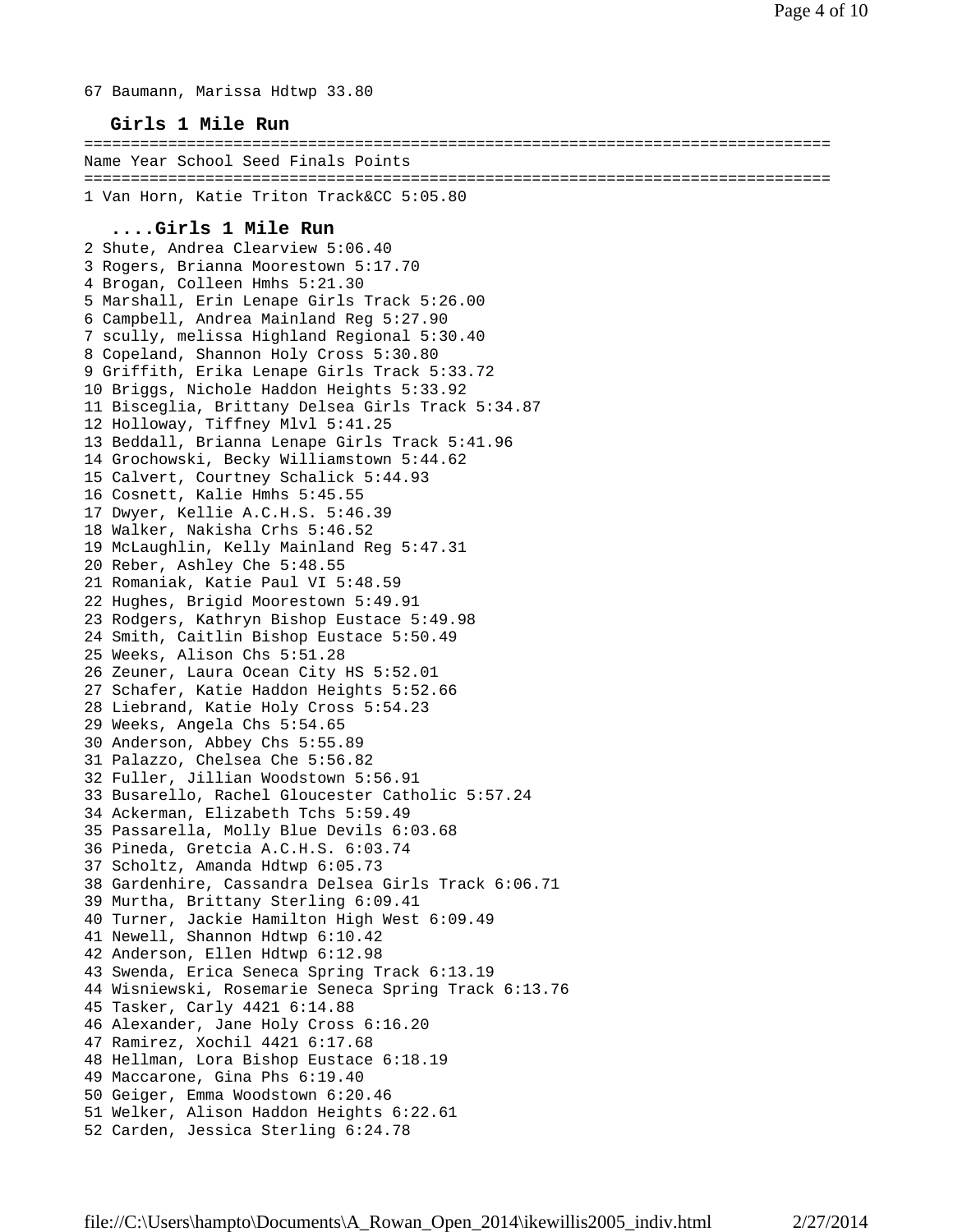53 Fenton, Nicole Abs 6:34.54 54 Ambrosius, Katie Clayton High School 6:38.39 55 Giaccio, Aimee 4421 6:44.62

# **....Girls 1 Mile Run**

56 Polonsky, Heather Che 6:48.66 57 Wehran, Sarah Abs 6:50.36 58 MacNeill, Meghan Clayton High School 6:57.49 59 Kline, Danielle Gloucester Catholic 7:04.38 60 McLeod, Shante Sterling 7:11.03 61 Cintron, Kimberly Lindenwold 7:30.13 62 Suplee, Sarah Phs 7:52.93 63 Gross, Kelly Mainland Reg 8:21.19

### **Girls 800 Meter Run a**

================================================================================ Name Year School Seed Finals Points ================================================================================ 1 Johnson, Miya Lenape Girls Track 2:22.30 2 Walsh, Lauren Lenape Girls Track 2:23.90 3 Thornton, Ashley Highland Regional 2:24.80 4 Montgomery, Ronisha penn 2:25.20 5 Evanglist, Robyn Mainland Reg 2:26.50 6 Hawkey, Allison RV 2:28.30 7 Minehan, Kaitlyn Ocean City HS 2:28.70 8 Tetreault, Allison Cinnaminson 2:29.20 9 Carroll, Rita Paul VI 2:29.30 10 Levin, Jessica Moorestown 2:29.60 11 Cipraini, Kate West Deptford 2:30.10 12 Geissler, Leah Haddon Heights 2:30.11 13 Gordon, Ashley Burl Twp HS 2:30.80 14 Szulewski, Erin Williamstown 2:30.90 15 Showers, Ashley Che 2:31.00 16 Dallman, Chelsie Riverside 2:31.10 17 Czuba, Lindsay Chs 2:31.20 18 Nelson, Katie Schalick 2:31.60 19 Campbell, Andrea Mainland Reg 2:32.90 20 White, Melissa Shawnee Track 2:33.70 21 Pedrick, Mary Tchs 2:34.00 22 Tobiasen, Cathrine Mainland Reg 2:34.20 23 Massey, Gwen West Deptford 2:34.40 24 Azogu, Idu Hamilton High West 2:34.80 25 Bradley, Jacquelyn Shawnee Track 2:34.90 26 White, Julie Hdtwp 2:35.20 27 Mosley, Ashley Williamstown 2:35.30 28 Murray, Ashely Crhs 2:36.00 29 Nwoga, Tina Woodrow Wilson 2:36.30 30 Kocela, Amber RV 2:37.00 31 Storer, Sara Tchs 2:37.40 32 King, Ashley Holy Cross 2:37.60 33 Dalton, Linda Blue Devils 2:37.80 34 Harrison, Lauren Schalick 2:37.90 35 Rahter, Lauren Bishop Eustace 2:38.20 36 Rader, Meghan Paul VI 2:38.30 37 Fox, Courtney Hamilton High West 2:38.50 37 D'Ambrosio, Alex Chs 2:38.50 39 Dahms, Erin Holy Cross 2:38.70 40 Woolman, Jessica Salem High School 2:39.00 41 Watson, Kelly Lawrence 2:39.70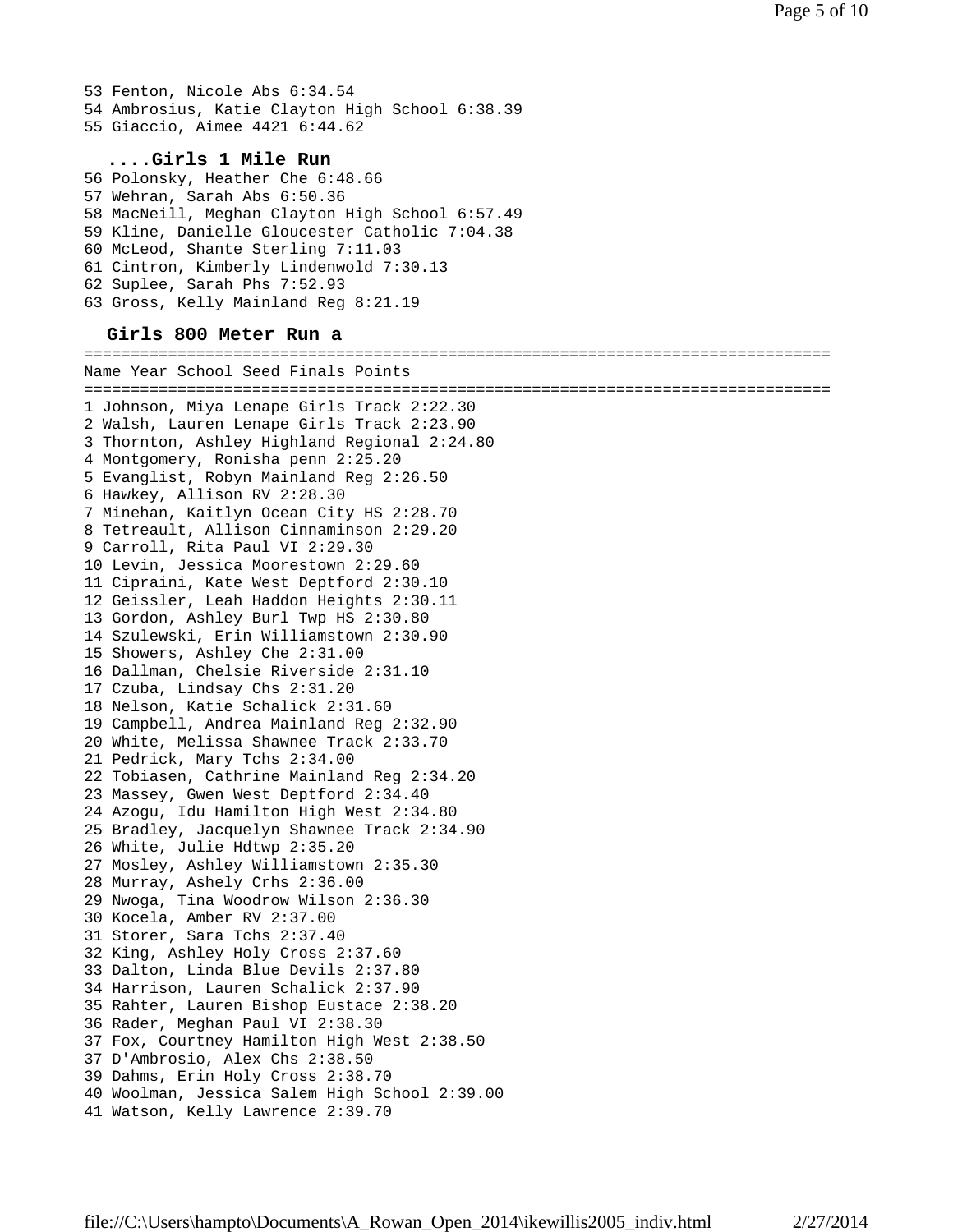# **....Girls 800 Meter Run a** 42 Gawarzewski, Kellianne Wchs 2:39.80 43 Baird-Gyory, Iona Schalick 2:40.60 44 Pellechio, Maria Chs 2:40.90 45 Lam, Stephanie Lenape Girls Track 2:41.50 46 Gorcynski, Meghan Highland Regional 2:41.60 47 Hazlett, Stephanie Bordentown Track 2:42.10 48 Cantell, Katie Abs 2:43.30 49 Kane, Meghan Clearview 2:43.50 50 So, Jen Abs 2:44.00 51 Harris, Christian Moorestown 2:45.30 52 Robertson, Emily Hmhs 2:45.70 53 Taylor, Allie Haddon Heights 2:46.10 54 DeMarco, Kristin Moorestown 2:46.90 55 Rau, Emily Hdtwp 2:47.50 56 Colubriale, Leanna Woodstown 2:47.70 57 Stevens, Kia Sterling 2:48.10 58 England, Robin Hdtwp 2:48.30 59 Ramirez, Xochil 4421 2:49.50 60 Abdullah, Amira Tchs 2:49.90 61 Buckalew, Theresa Abs 2:50.00 62 Murtha, Brittany Sterling 2:50.20 63 Perrino, Anna Woodstown 2:50.80 64 Ware, Jessica 4421 2:51.50 65 Cantwell, Betsi Che 2:53.40 65 Maccarone, Gina Phs 2:53.40 67 new, Allie Clayton High School 2:53.80 68 Chila, Christina Phs 2:55.50 69 Rodia, Emily Hamilton High West 2:57.20 70 Miles, Jenn Paul VI 2:58.00 71 Chatman, Lataesha Burl Twp HS 2:58.30 72 People, Iman Woodrow Wilson 2:59.30 72 Reilley, Brynn Woodstown 2:59.30 74 Young, Tiffany Phs 3:00.50 75 Lam, Melody Glassboro 3:02.60

# **Girls 3200 Meter Run Finals**

================================================================================ Name Year School Seed Finals Points ================================================================================ 1 Marino, Amanda jackson mem 11:15.10 2 Moreland, Allie Ocean City HS 11:19.30 3 Cattuna, Theresa Che 11:20.50 4 Weber, Colleen Clearview 11:35.18 5 Malloy, Meredith Hamilton High West 11:38.52 6 O'Leary, Megan Chs 11:45.37 7 Chodoff, Alaina Che 11:56.00 8 Gross, Kelly Mainland Reg 12:03.44 9 Montgomery, Ronisha penn 12:09.11 10 McKenna, Tiffany Wchs 12:13.87 11 Mathis, Allison Williamstown 12:16.34 12 Pearson, Sarah Lawrence 12:19.79 13 Goldstein, Heather Clearview 12:23.46 14 Stansbury, Amy Chs 12:37.70 15 Schutz, Crystal Abs 12:38.04 **....Girls 3200 Meter Run Finals**

# 16 Holloway, Tiffney Mlvl 12:45.58 17 Sarver, Danielle Tchs 13:03.38 18 McLaughlin, Kelly Mainland Reg 13:04.00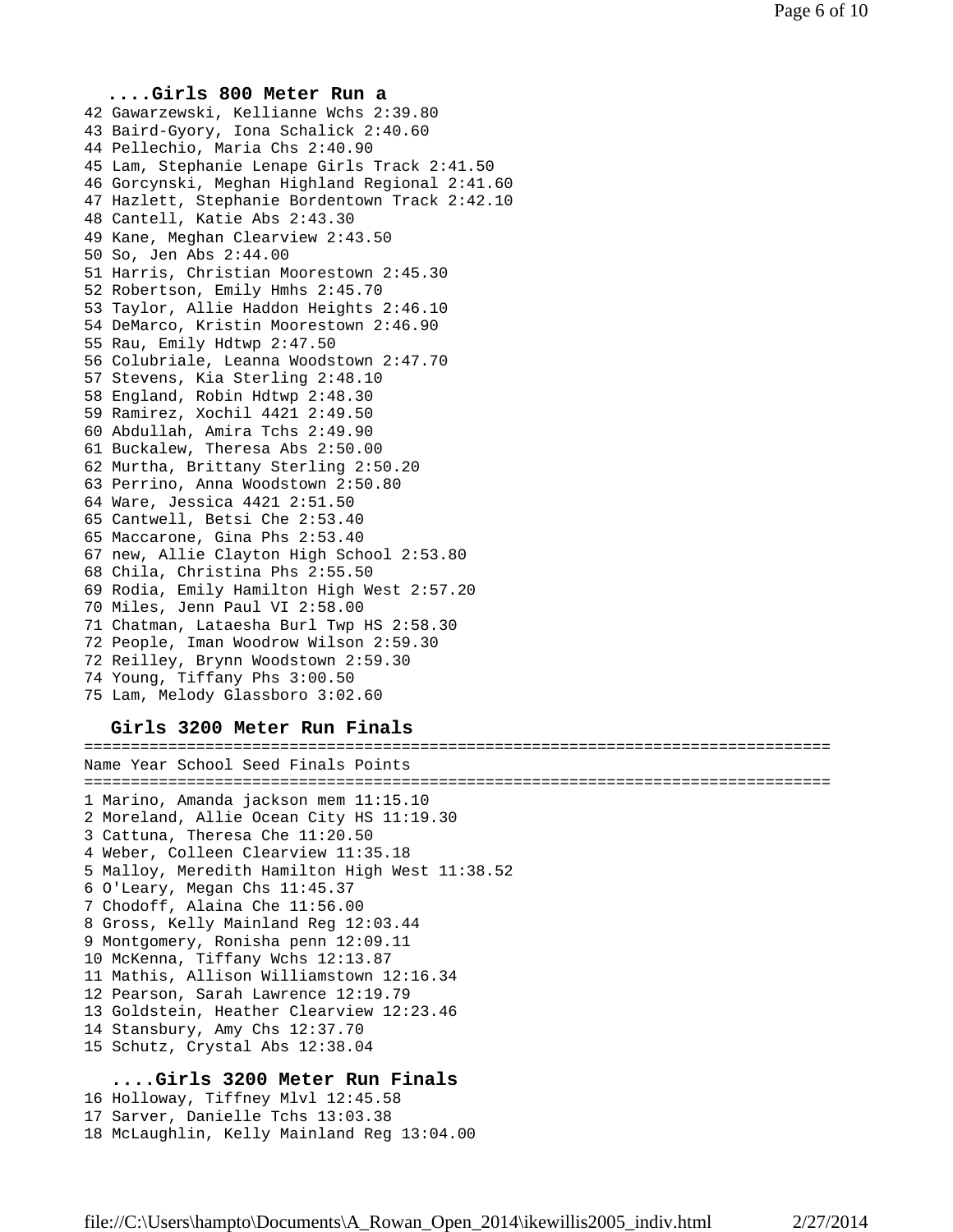19 Michalak, Gabrielle Bishop Eustace 13:07.52 20 Pullion, Chelsea Holy Cross 13:10.29 21 Misiak, Amanda Triton Track&CC 13:10.62 22 O'Mara, Eileen Hdtwp 13:22.08 23 Pullion, Collette Holy Cross 13:22.63 24 Bossi, Amanda Hdtwp 13:25.05 25 McCabe, Erica Bishop Eustace 13:26.22 26 Abrams, Sarah Seneca Spring Track 13:28.32 27 Dimenna, Laura Glassboro 13:30.56 28 Little, Nicole Schalick 13:37.26 29 O'Boyle, Danielle Bishop Eustace 13:39.84 30 Tomlinson, Katie Lenape Girls Track 13:40.02 31 Veroline, Katie Seneca Spring Track 13:40.45 32 Carden, Jessica Sterling 13:50.30 33 Petralia, Rochelle Haddon Heights 13:50.99 34 Heller, Julia Chs 14:11.36 35 Dalton, Christina Hamilton High West 14:12.07 36 Hamilton, Leah Seneca Spring Track 14:31.07 37 Veronica, Armstead-Willi Moorestown 14:46.99 38 Giaccio, Aimee 4421 14:54.07 39 Chen, Ling 4421 14:57.59 40 Shubrat, Zarina 4421 15:08.27 41 French, Stephanie Burl Twp HS 15:09.17 42 Margasz, Melissa Haddon Heights 15:25.03 -- Mills, Anastasia Seneca Spring Track XDQ -- Phipps, Amanda Bordentown Track X12:03.43

### **Girls 5000 Meter Run Finals**

================================================================================ Name Year School Seed Finals Points ================================================================================ 1 Clauen, Jennifer jackson mem 17:51.53 2 Odonnell, Colleen A.C.H.S. 19:17.21 3 Fowler, Toni RV 19:26.99 4 O'Malley, Caitlin Chs 19:38.49 5 Bier, Kim Shawnee Track 19:39.98 6 Johnson, Christa Bishop Eustace 19:41.07 7 Bickel, Allison Moorestown 20:06.34 8 Pone, Amanda Bordentown Track 20:29.20 9 Plantulli, Jessica Bishop Eustace 20:29.38 10 O'Leary, Kaitlin Chs 20:53.77 11 Hitchon, Bobbi Lee Holy Cross 21:05.11 12 Mitchell, Megan Chs 22:08.57 13 Eckler, Anastasia Woodstown 22:16.94 14 Petrik, Laura Paul VI 22:19.61 15 Redman, Elizabeth Cherry Hill HS West 22:22.85 16 Cantatore, Christina Abs 22:41.94 17 Baumann, Marissa Hdtwp 22:57.78

## **Girls 100 Meter Hurdles FINAL R**

================================================================================ Name Year School Seed Finals Points ================================================================================ 1 Cantey, Krystalda Wintwp 14.90 2 Nuget, Katie Mainland Reg 15.10 3 Fortune, Kelly jackson mem 15.40 4 Loveland, Alana Woodrow Wilson 15.70 5 Davis, Ayana Holy Cross 16.20 6 DeVaughn, Jennifer Moorestown 16.50 7 Guglielmi, Lauren 4421 16.60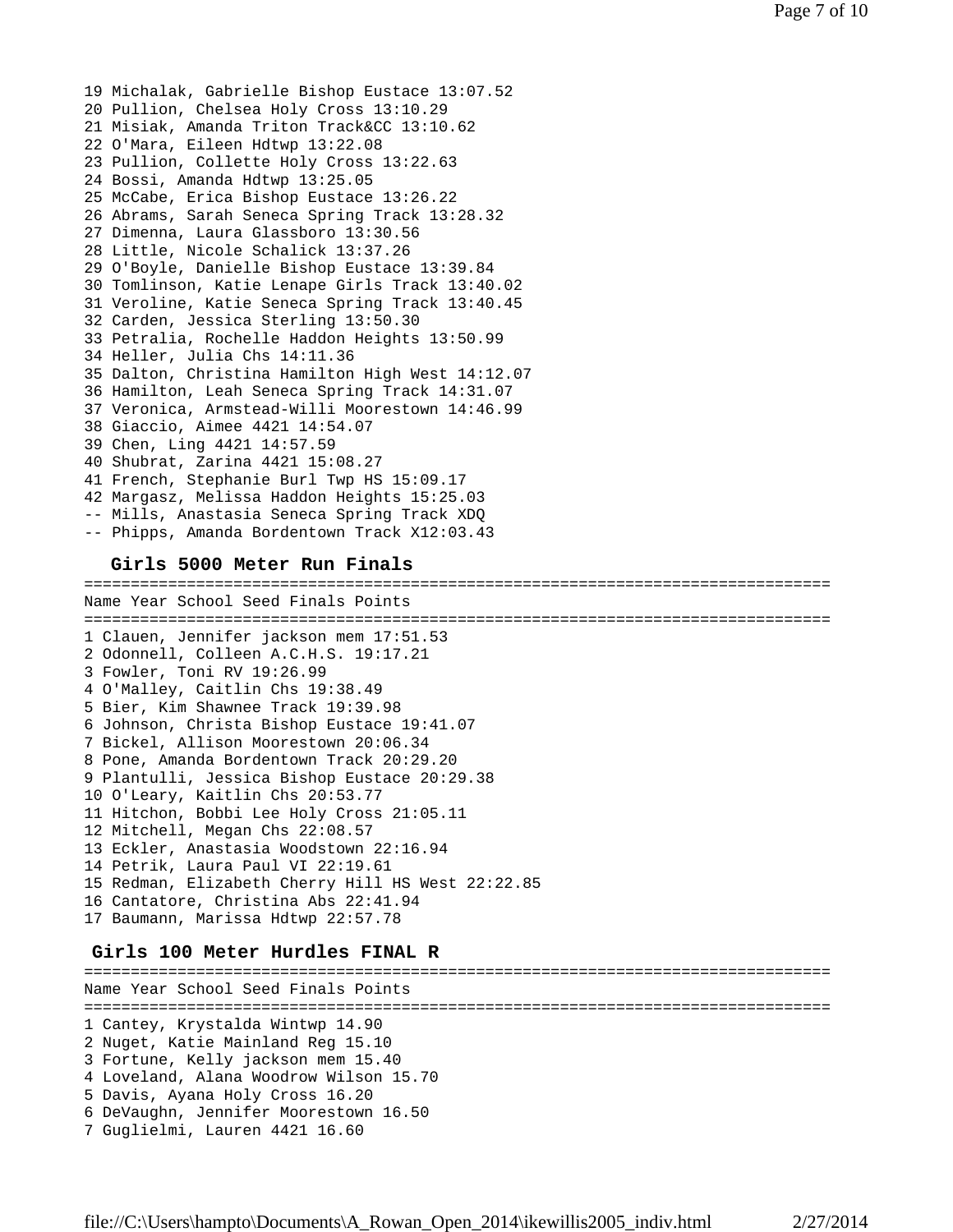7 DiBiase, Jenna Lenape Girls Track 16.60 9 Mills, Jessie West Deptford 16.70 9 Walsh, Lindsey Lenape Girls Track 16.70 11 Montgomery, Ronisha penn 16.80 12 Gallagher, Colby Gloucester Catholic 16.90 12 McMillion, Jasmin Burl Twp HS 16.90 14 Rau, Ashley Hdtwp 17.10 14 Iliadis, Sophia jackson mem 17.10 16 Huserek, Jenn Mainland Reg 17.20 16 Wye, Kia Haddon Heights 17.20 18 Hunter, Rachel Ocean City HS 17.30 18 Palmer, Moet Haddon Heights 17.30 20 Pollard, Olivia Gloucester Catholic 17.40 20 LaPann, Kathryn Woodstown 17.40 20 Horne, Jessica Tchs 17.40 20 Hill, Morgan Moorestown 17.40 24 Williams, Linda Schalick 17.60 25 DeHann, Lindsey Abs 17.70 26 Fullmore, Ashley Burl Twp HS 17.80 26 Burke, Kelly Bishop Eustace 17.80 28 Bowe, Keigh Lenape Girls Track 17.90 29 Terwilliger, Melissa Ocean City HS 18.00 30 Morgan, Monique 4421 18.10 31 Recchiuti, Courtney Shawnee Track 18.20 32 Hunt, Gina Williamstown 18.30 32 Berger, Michelle Mainland Reg 18.30 32 Watson, Kelly Lawrence 18.30 32 Richards, Kerrie Williamstown 18.30 36 Gibney, Shelly Seneca Spring Track 18.40 36 Wengert, Jeanna Delsea Girls Track 18.40 36 McCue, Megan Holy Cross 18.40 36 Ward, Colleen Gloucester Catholic 18.40 40 Palmer, Jackie Haddon Heights 18.50 41 Carden, Lauren Haddon Heights 18.60 42 Reynolds, Crystal Abs 18.80 42 Cowell, Nicole Delsea Girls Track 18.80 44 Shanker, Tara Abs 18.90 44 Kane, Meghan Clearview 18.90 44 Macekura, Vanessa Chs 18.90 47 Pisciotta, Ashleigh Chs 19.00 48 Toole, Vershonda 4421 19.30 49 Sandoval, Andy Lawrence 19.50 49 Cooper, Christina Hdtwp 19.50 51 Prychka, Holly Williamstown 19.70 52 Myers, Brittany Ewing High School 19.80 **....Girls 100 Meter Hurdles FINAL R** 52 Moore, Amanda Delsea Girls Track 19.80 52 Sazo, Kelly Riverside 19.80 55 Mitchell, Lauren Paul VI 19.90 56 Tart, Shanelle Camden High 20.00 57 DiPaola, Dana Burl Twp HS 20.10 58 Perry, Nicole Clearview 20.30

59 Wimberly, Sierra Deptford Twp High 20.50

60 Boettcher, Sage Ocean City HS 20.60

61 Hinkelmon, Kara Holy Cross 20.70

61 Venella, Casey Hdtwp 20.70

63 Guirand, Judith Sterling 21.50

64 Thompson, Ashley Ewing High School 21.80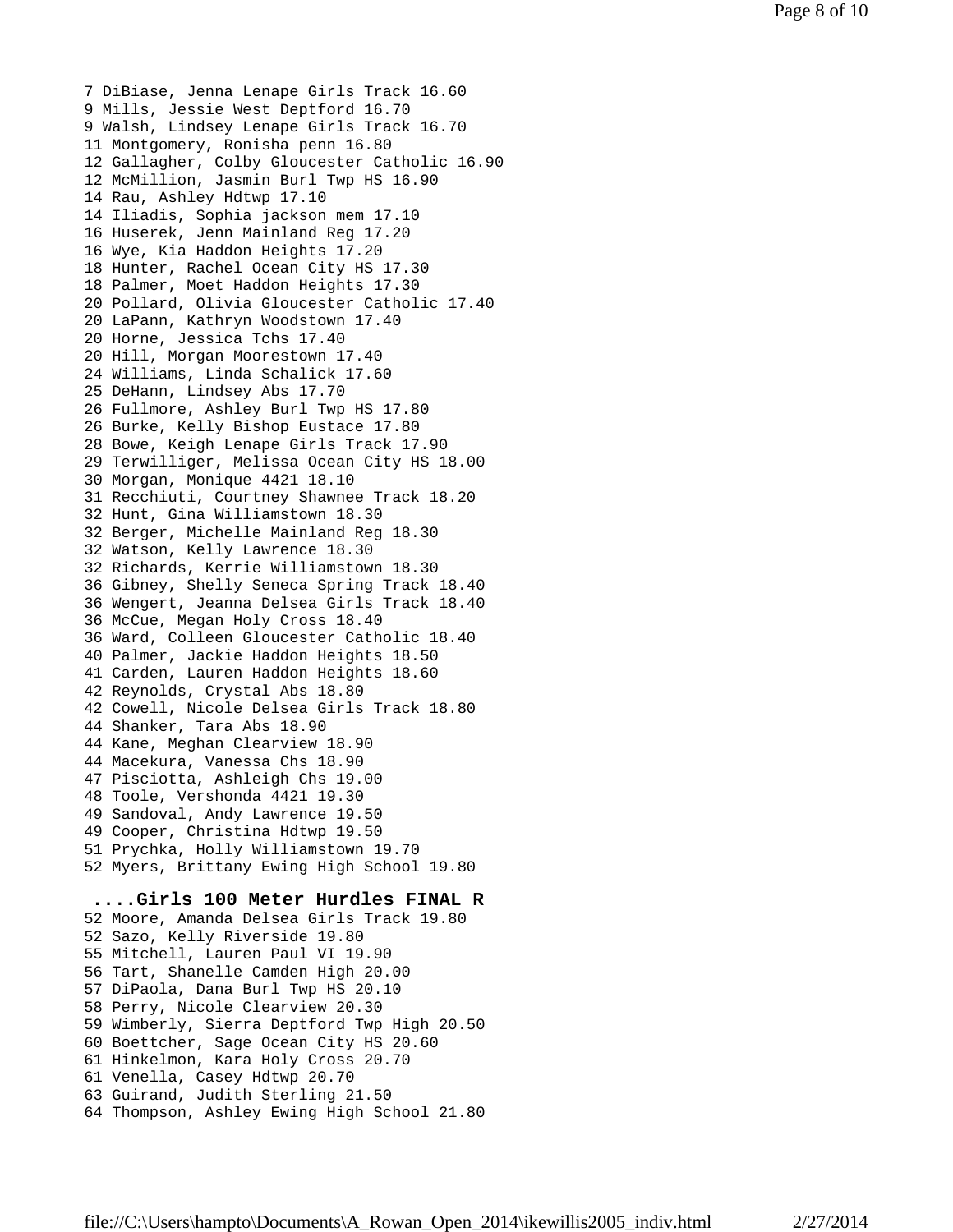## **Girls 400 Meter Hurdles Finals**

================================================================================ Name Year School Seed Finals Points ================================================================================ 1 Caserta, Brittany Highland Regional 1:04.24 2 Loper, Sable Woodrow Wilson 1:06.94 3 Jochem, Rachel Seneca Spring Track 1:07.14 4 Menafra, kimberly jackson mem 1:07.41 5 Mlotkiewicz, Ashley jackson mem 1:08.31 6 Bercari, Brookd Bordentown Track 1:08.78 7 Clark, Kathyrn Hmhs 1:09.15 8 Wright, Athena Hmhs 1:09.66 9 Horne, Jessica Tchs 1:10.82 10 Lendor, Danai Lawrence 1:11.83 10 Goldberg, Rachel Lenape Girls Track 1:11.83 12 Iliadis, Sophia jackson mem 1:13.66 13 Bryski, Sarah Riverside 1:13.88 14 Terwilliger, Melissa Ocean City HS 1:13.92 15 Davis, Ayana Holy Cross 1:14.50 16 Peacock, Keri Haddon Heights 1:14.67 17 Taylor, Megan Clearview 1:14.82 18 Collazo, Alyssa Burl Twp HS 1:15.77 19 Prychka, Holly Williamstown 1:15.81 20 DiBiase, Jenna Lenape Girls Track 1:16.00 21 Peak, Elizabeth Holy Cross 1:16.33 22 Palatucci, Deanna Williamstown 1:16.50 23 Lipscomb, Leathia RV 1:17.23 24 Santos, Michelle Riverside 1:18.05 25 Hanuszczyk, Katie Clearview 1:18.60 26 McMillion, Jasmin Burl Twp HS 1:18.69 27 Nicholson, Steph Haddon Heights 1:18.89 28 Panny, Kristen Wchs 1:18.99 29 Skertic, Laura Holy Cross 1:20.05 30 Williams, Linda Schalick 1:20.69 31 Pisciotta, Ashleigh Chs 1:20.86 32 Murray, Casey Hdtwp 1:21.05 33 Bowe, Keigh Lenape Girls Track 1:21.56 34 Cooper, Christina Hdtwp 1:21.87 35 Gougher, Sarah Abs 1:22.16 36 DiPaola, Dana Burl Twp HS 1:22.23 37 Reynolds, Crystal Abs 1:22.59

## **....Girls 400 Meter Hurdles Finals**

38 Macekura, Vanessa Chs 1:23.00 39 Boettcher, Sage Ocean City HS 1:23.10 40 Venella, Casey Hdtwp 1:32.84 41 Guirand, Judith Sterling 1:33.29

# **Girls 400 Meter Hurdles FINAL R**

================================================================================ Name Year School Seed Finals Points ================================================================================ 1 Caserta, Brittany Highland Regional 1:03.90 2 Loper, Sable Woodrow Wilson 1:06.50 3 Jochem, Rachel Seneca Spring Track 1:06.80 4 Menafra, kimberly jackson mem 1:07.30 5 Bercari, Brookd Bordentown Track 1:08.50 6 Clark, Kathyrn Hmhs 1:08.90 7 Wright, Athena Hmhs 1:09.40 8 Horne, Jessica Tchs 1:10.30